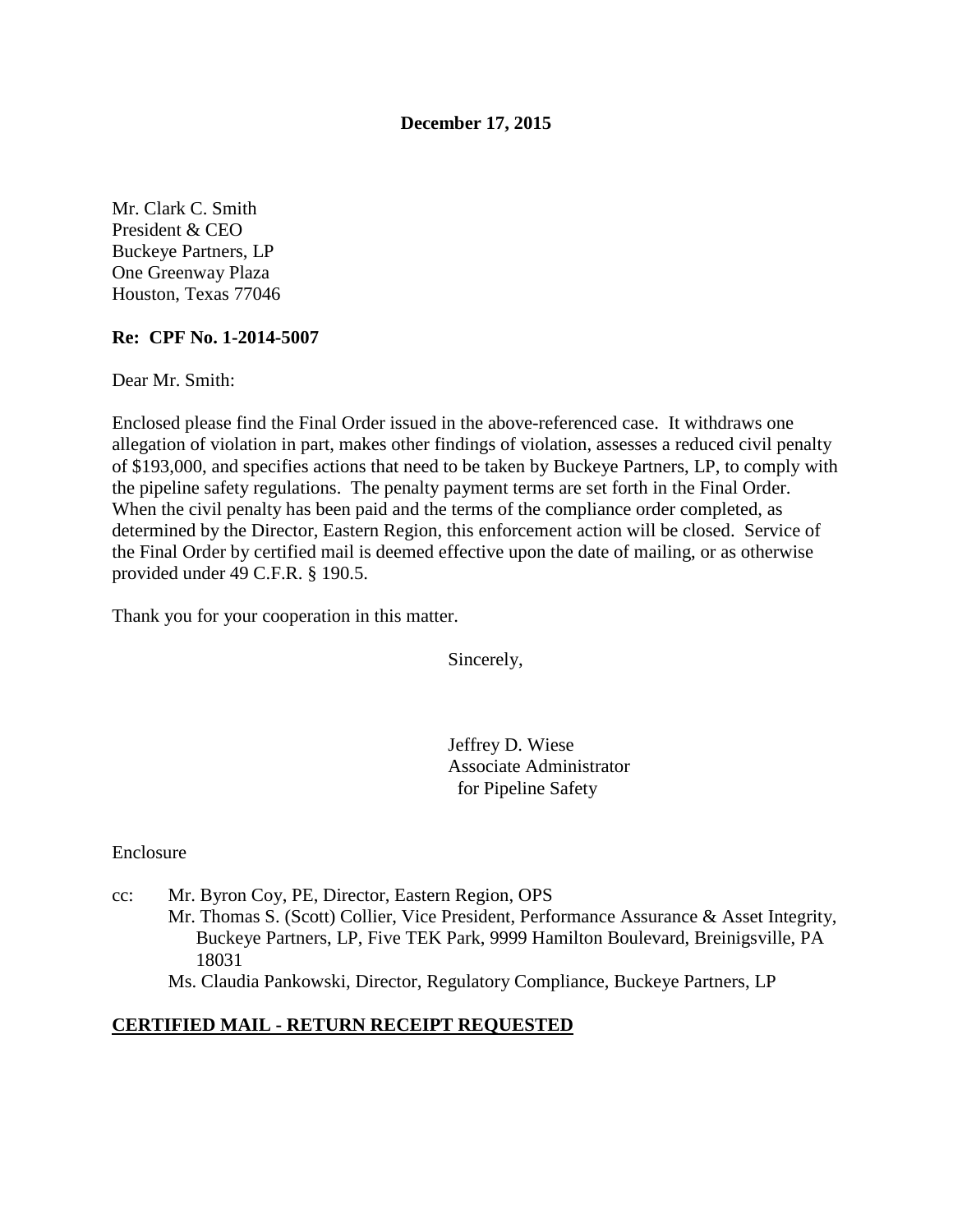#### **U.S. DEPARTMENT OF TRANSPORTATION PIPELINE AND HAZARDOUS MATERIALS SAFETY ADMINISTRATION OFFICE OF PIPELINE SAFETY WASHINGTON, D.C. 20590**

**In the Matter of )** 

**Buckeye Partners, LP,**  (2014-5007)

**\_\_\_\_\_\_\_\_\_\_\_\_\_\_\_\_\_\_\_\_\_\_\_\_\_\_\_\_\_\_\_\_\_\_\_\_ )** 

 **)** 

 **)** 

**\_\_\_\_\_\_\_\_\_\_\_\_\_\_\_\_\_\_\_\_\_\_\_\_\_\_\_\_\_\_\_\_\_\_\_\_)** 

**Respondent. )** 

 $\overline{a}$ 

#### **FINAL ORDER**

Between October 15, 2012, and April 10, 2014, pursuant to 49 U.S.C. § 60117, representatives of the Pipeline and Hazardous Materials Safety Administration (PHMSA), Office of Pipeline Safety (OPS), conducted an on-site pipeline safety inspection of the facilities and records of Buckeye Partners, LP (Buckeye or Respondent), in the Linden, New Jersey area. Respondent owns and operates liquid petroleum-product pipeline systems throughout the United States, with over 6,000 miles of pipeline. Respondent also owns approximately 100 liquid petroleum products terminals, with a storage capacity of more than 70 million barrels.<sup>1</sup>

As a result of the inspection, the Director, Eastern Region, OPS (Director), issued to Respondent, by letter dated November 19, 2014, a Notice of Probable Violation, Proposed Civil Penalty, and Proposed Compliance Order (Notice). In accordance with 49 C.F.R. § 190.207, the Notice proposed finding that Buckeye had committed various violations of 49 C.F.R. Part 195 and proposed assessing a civil penalty of \$198,700 for the alleged violations. The Notice also proposed ordering Respondent to take certain measures to correct the alleged violations.

Buckeye responded to the Notice by letter dated December 16, 2014 (Response). The company partly contested one of the allegations of violation, offered additional information in response to the Notice, and requested that the proposed civil penalty be reduced accordingly. Respondent did not request a hearing and therefore has waived its right to one.

### **FINDINGS OF VIOLATION**

The Notice alleged that Respondent violated 49 C.F.R. Part 195 as follows:

**Item 1:** The Notice alleged that Respondent violated 49 C.F.R. § 195.428(a), which states:

<sup>&</sup>lt;sup>1</sup> Buckeye Partners, LP, website, available at http://www.buckeye.com/BusinessOperations/tabid/56/Default.aspx (last accessed October 1, 2015).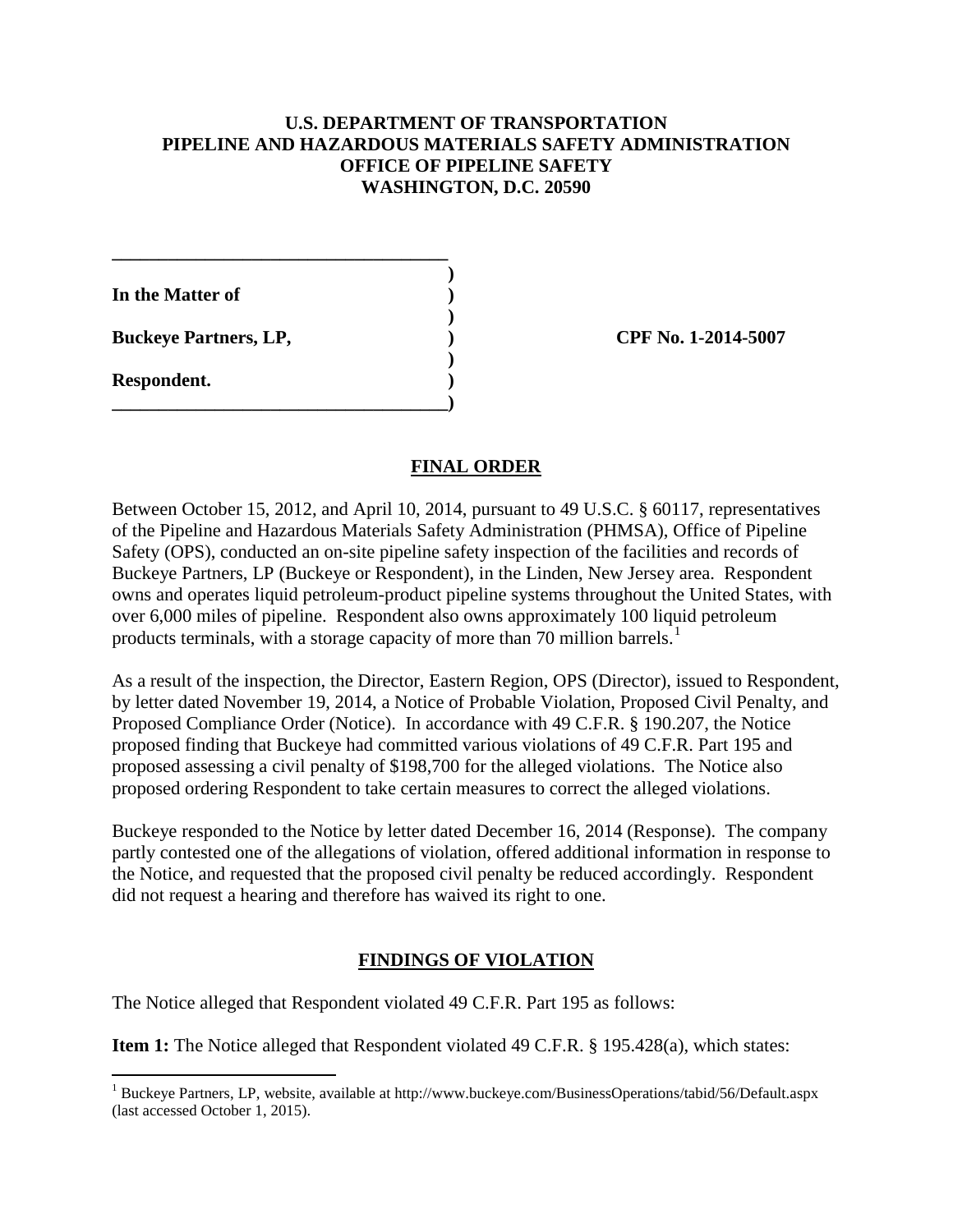#### **§ 195.428 Overpressure safety devices and overfill protection systems.**

(a) Except as provided in paragraph (b) of this section, each operator shall, at intervals not exceeding 15 months, but at least once each calendar year, or in the case of pipelines used to carry highly volatile liquids, at intervals not to exceed 7½ months, but at least twice each calendar year, inspect and test each pressure limiting device, relief valve, pressure regulator, or other item of pressure control equipment to determine that it is functioning properly, is in good mechanical condition, and is adequate from the standpoint of capacity and reliability of operation for the service in which it is used.

The Notice alleged that Respondent violated 49 C.F.R. § 195.428(a) by failing to test certain pressure control equipment to determine that it is functioning properly, is in good mechanical condition, and is adequate from the standpoint of capacity and reliability of operation for the service in which it is used. Specifically, the Notice alleged that Buckeye:

- (a) failed to test both the high and high-high level alarms on Tank 119 over two required intervals; and
- (b) failed to test the high and high-high level alarms on Tanks 135 and 156 over two required intervals.

In its Response, Buckeye did not contest the allegation in part (b) of Item 1, regarding Tanks 135 and 156, that it failed to test both alarms on these tanks during the specified interval. With regard to part (a), regarding Tank 119, Buckeye indicated that it had now located records for this tank, demonstrating that the annual tests had been done as required during the specified period, and included copies of these records with its Response.

Accordingly, after considering all of the evidence, I find that Respondent violated 49 C.F.R. § 195.428(a), by failing to test both the high and high-high level alarms on Tanks 135 and 156 over two inspection intervals. I further find that Respondent was not out of compliance with respect to Tank 119. Based upon the foregoing, I hereby order that Part (a) of Item 1 be withdrawn.

**Item 2:** The Notice alleged that Respondent violated 49 C.F.R. § 195.432(b), which states:

#### **§ 195.432 Inspection of in-service breakout tanks.**

 $(a)$ …

(b) Each operator must inspect the physical integrity of in-service atmospheric and low-pressure steel above-ground breakout tanks according to API Standard 653 (incorporated by reference, *see* § 195.3). However, if structural conditions prevent access to the tank bottom, the bottom integrity may be assessed according to a plan included in the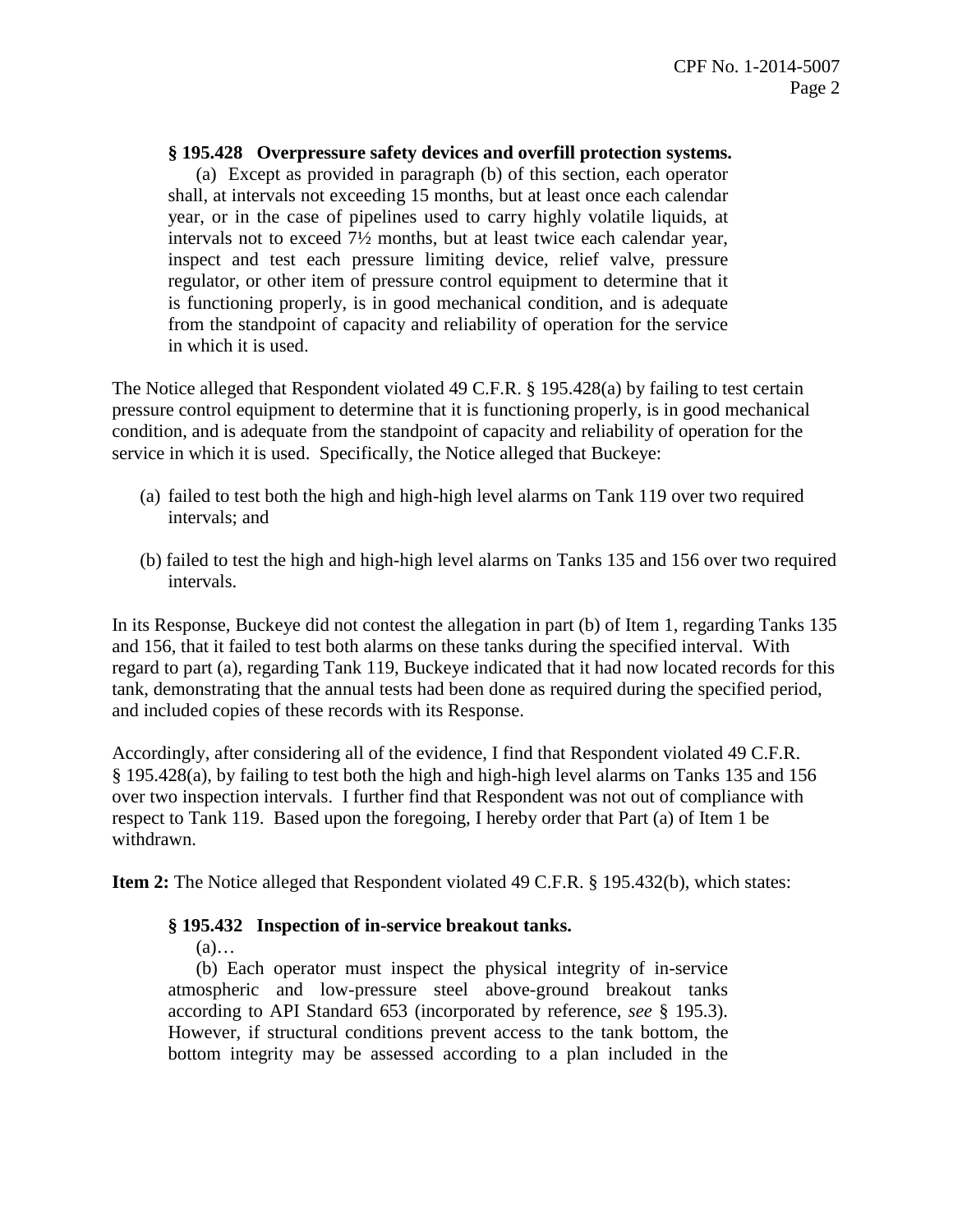operations and maintenance manual under § 195.402 $(c)(3)$ .<sup>2</sup>

The Notice alleged that Respondent violated 49 C.F.R. § 195.432(b) by failing to inspect the physical integrity of in-service atmospheric and low-pressure steel above-ground breakout tanks according to API Standard 653. Specifically, the Notice alleged that portions of the tank inspection forms involving the inspection of appurtenances, insulation, and tank paint coatings checklists were not completed.

In its Response, Buckeye did not contest the allegations in Item 2 of the Notice. Accordingly, after considering all of the evidence, I find that Respondent violated 49 C.F.R. § 195.432(b) by failing to inspect the physical integrity of in-service atmospheric and low-pressure steel aboveground breakout tanks according to API Standard 653.

**Item 3:** The Notice alleged that Respondent violated 49 C.F.R. § 195.583(a), which states:

#### **§ 195.583 What must I do to monitor atmospheric corrosion control?**

(a) You must inspect each pipeline or portion of pipeline that is exposed to the atmosphere for evidence of atmospheric corrosion, as follows:

| If the pipeline<br><b>1S</b> |                                                                                      |
|------------------------------|--------------------------------------------------------------------------------------|
| located:                     | Then the frequency of inspection is:                                                 |
| Onshore                      | At least once every 3 calendar years, but<br>with intervals not exceeding 39 months. |
| Offshore                     | At least once each calendar year, but<br>with intervals not exceeding 15 months.     |

The Notice alleged that Respondent violated 49 C.F.R. § 195.583(a) by failing to inspect each pipeline or portion of pipeline that is exposed to the atmosphere for evidence of atmospheric corrosion at least once every three calendar years, but with intervals not exceeding 39 months. Specifically, the Notice alleged that Buckeye failed to inspect piping located in three valve pits at the Flemington Pump Station during the company's June 23, 2010 inspection of that facility.

In its Response, Buckeye did not contest the allegations in Item 3 of the Notice. Accordingly, after considering all of the evidence, I find that Respondent violated 49 C.F.R. § 195.583(a) by failing to inspect each pipeline or portion of pipeline that is exposed to the atmosphere for evidence of atmospheric corrosion at least once every three calendar years, but with intervals not exceeding 39 months.

<sup>&</sup>lt;sup>2</sup> Section 195.432 has subsequently been amended as of August 6, 2015 (80 FR 46848), but the former version that was in effect at the time of the alleged violation is the one applied and quoted here.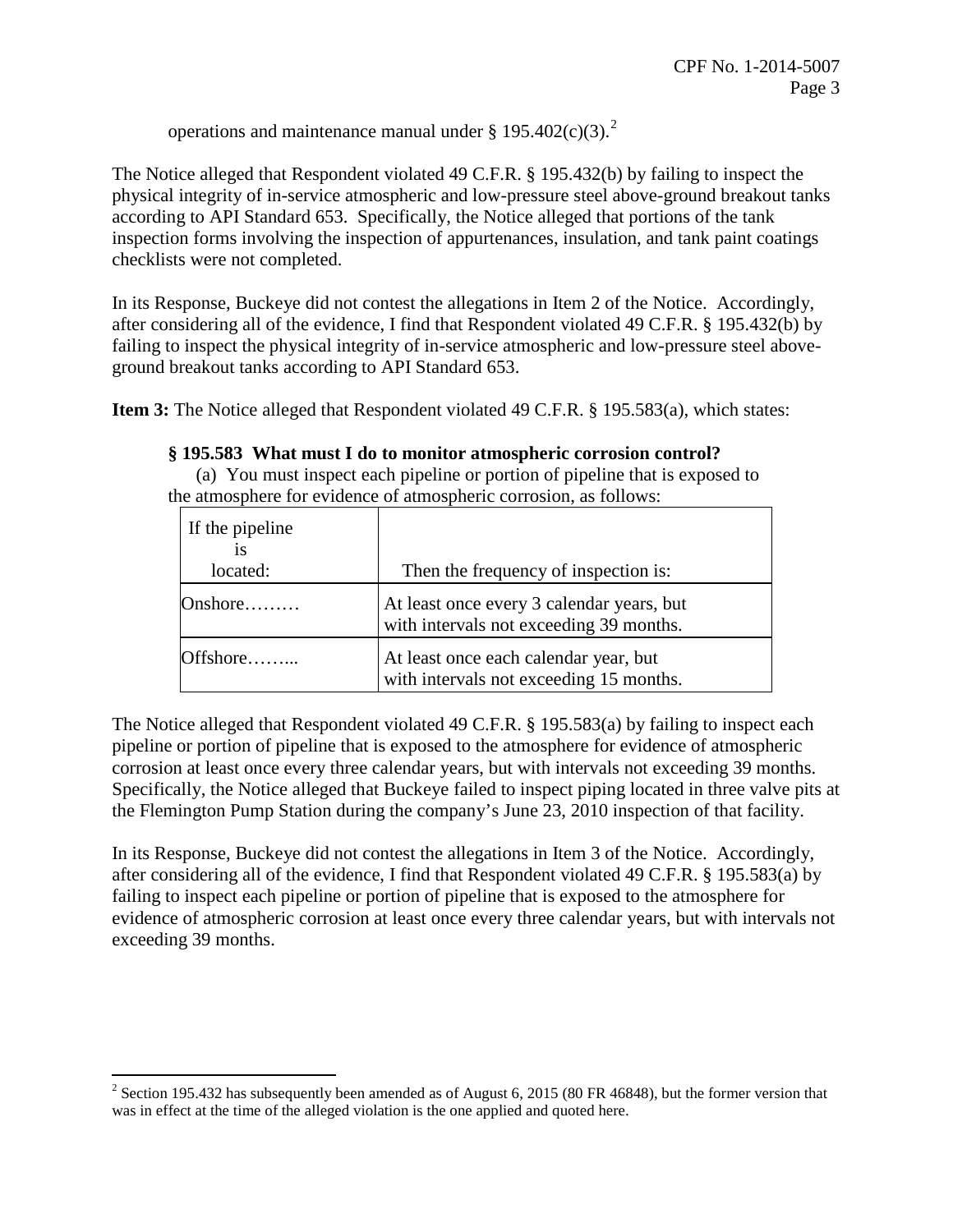**Item 4:** The Notice alleged that Respondent violated 49 C.F.R. § 195.589(c), which states:

# **§ 195.589 What corrosion control information do I have to maintain?**

(a) …

 $\overline{a}$ 

(c) You must maintain a record of each analysis, check, demonstration, examination, inspection, investigation, review, survey, and test required by this subpart in sufficient detail to demonstrate the adequacy of corrosion control measures or that corrosion requiring control measures does not exist. You must retain these records for at least 5 years, except that records related to §§195.569, 195.573(a) and (b), and 195.579(b)(3) and (c) must be retained for as long as the pipeline remains in service.

The Notice alleged that Respondent violated 49 C.F.R. § 195.589(c) by failing to maintain records of atmospheric corrosion inspections conducted on exposed pipe. Specifically, the Notice alleged that Buckeye's records of atmospheric corrosion inspections for facilities in Linden and Newark, New Jersey,were incomplete and did not have sufficient detail to demonstrate the adequacy of corrosion control measures.

In its Response, Buckeye did not contest the allegations in Item 4 of the Notice. Accordingly, after considering all of the evidence, I find that Respondent violated 49 C.F.R. § 195.589(c) by failing to maintain records of atmospheric corrosion inspections conducted on exposed pipe.

These findings of violation will be considered prior offenses in any subsequent enforcement action taken against Respondent.

# **ASSESSMENT OF PENALTY**

Under 49 U.S.C. § 60122, Respondent is subject to an administrative civil penalty not to exceed \$200,000 per violation for each day of the violation, up to a maximum of \$2,000,000 for any related series of violations.<sup>3</sup> In determining the amount of a civil penalty under 49 U.S.C. § 60122 and 49 C.F.R. § 190.225, I must consider the following criteria: the nature, circumstances, and gravity of the violation, including adverse impact on the environment; the degree of Respondent's culpability; the history of Respondent's prior offenses; and any effect that the penalty may have on its ability to continue doing business; and the good faith of Respondent in attempting to comply with the pipeline safety regulations. In addition, I may consider the economic benefit gained from the violation without any reduction because of subsequent damages, and such other matters as justice may require. The Notice proposed a total civil penalty of \$198,700 for the violations cited above.

 $3$  The Pipeline Safety, Regulatory Certainty, and Job Creation Act of 2011, Pub. L. No. 112-90,  $\S$  2(a)(1), 125 Stat. 1904, January 3, 2012, increased the civil penalty liability for violating a pipeline safety standard to \$200,000 per violation for each day of the violation, up to a maximum of \$2,000,000 for any related series of violations. For violations occurring prior to January 4, 2012, the maximum penalty may not exceed \$100,000 per violation per day, with a maximum penalty not to exceed \$1,000,000 for a related series of violations.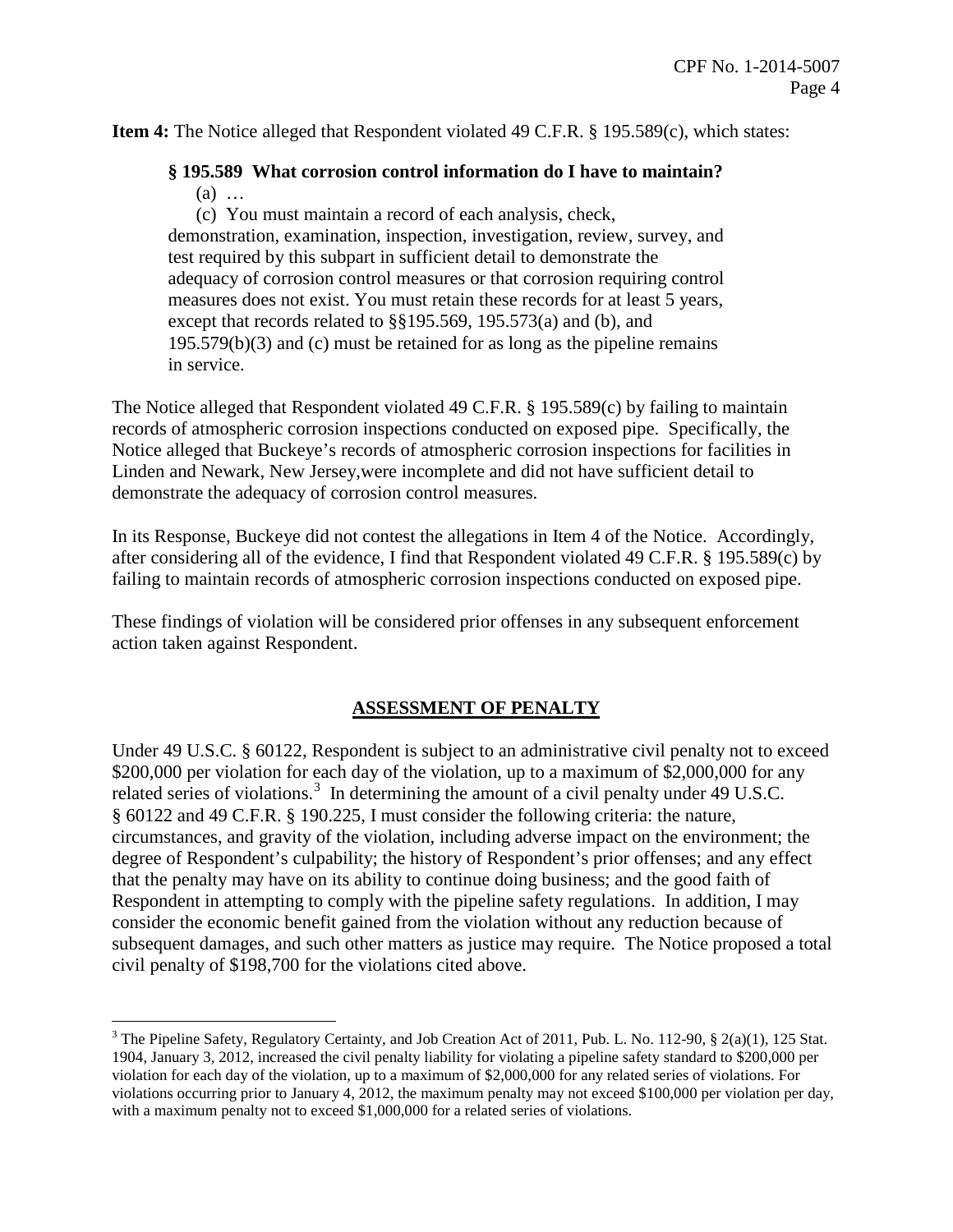**Item 1:** The Notice proposed a civil penalty of \$77,700 for Respondent's violation of 49 C.F.R. § 195.428(a), for failing to test certain pressure control equipment on Tanks 119, 135, and 156 to determine that it is functioning properly, is in good mechanical condition, and is adequate from the standpoint of capacity and reliability of operation for the service in which it is used.

With respect to part (a) of Item 1 regarding Tank 119, in its Response, Buckeye demonstrated that it was not out of compliance. As discussed above, this portion of Item 1 has been withdrawn, along with the associated penalty. With respect to part (b) of Item 1 regarding tanks 135 and 156, Buckeye neither contested the allegation nor presented any evidence or argument justifying a reduction in the proposed penalty. I therefore find that the penalty amount proposed in the Notice for part (b) is warranted, considering the nature, circumstances, and gravity of the violation and Respondent's culpability for the violation. Accordingly, having reviewed the record and considered the assessment criteria, I assess Respondent a reduced civil penalty of \$72,000 for violation of 49 C.F.R. § 195.428(a).

**Item 2:** The Notice proposed a civil penalty of \$57,600 for Respondent's violation of 49 C.F.R. § 195.432(b), for failing to inspect the physical integrity of in-service atmospheric and lowpressure steel above-ground breakout tanks according to API Standard 653. Buckeye neither contested the allegation nor presented any evidence or argument justifying a reduction in the proposed penalty. I therefore find that the penalty amount proposed in the Notice is warranted, considering the nature, circumstances, and gravity of the violation and Respondent's culpability for the violation. Accordingly, having reviewed the record and considered the assessment criteria, I assess Respondent a civil penalty of \$57,600 for violation of 49 C.F.R. § 195.432(b).

**Item 3:** The Notice proposed a civil penalty of \$43,200 for Respondent's violation of 49 C.F.R. § 195.583(a), for failing to inspect each pipeline or portion of pipeline that is exposed to the atmosphere for evidence of atmospheric corrosion at least once every three calendar years, but with intervals not exceeding 39 months. Buckeye neither contested the allegation nor presented any evidence or argument justifying a reduction in the proposed penalty. I therefore find that the penalty amount proposed in the notice is warranted, considering the nature, circumstances, and gravity of the violation and Respondent's culpability for the violation. Accordingly, having reviewed the record and considered the assessment criteria, I assess Respondent a civil penalty of \$43,200 for violation of 49 C.F.R. § 195.583(a).

**Item 4:** The Notice proposed a civil penalty of \$20,200 for Respondent's violation of 49 C.F.R. 49 C.F.R. § 195.589(c), for failing to maintain records of atmospheric corrosion inspections conducted on exposed pipe. Buckeye neither contested the allegation nor presented any evidence or argument justifying a reduction in the proposed penalty. I therefore find that the penalty amount proposed in the Notice is warranted, considering the nature, circumstances, and gravity of the violation and Respondent's culpability for the violation. Accordingly, having reviewed the record and considered the assessment criteria, I assess Respondent a civil penalty of \$20,200 for violation of 49 C.F.R. § 195.589(c).

In summary, having reviewed the record and considered the assessment criteria for each of the Items cited above, I assess Respondent a total civil penalty of **\$193,000**.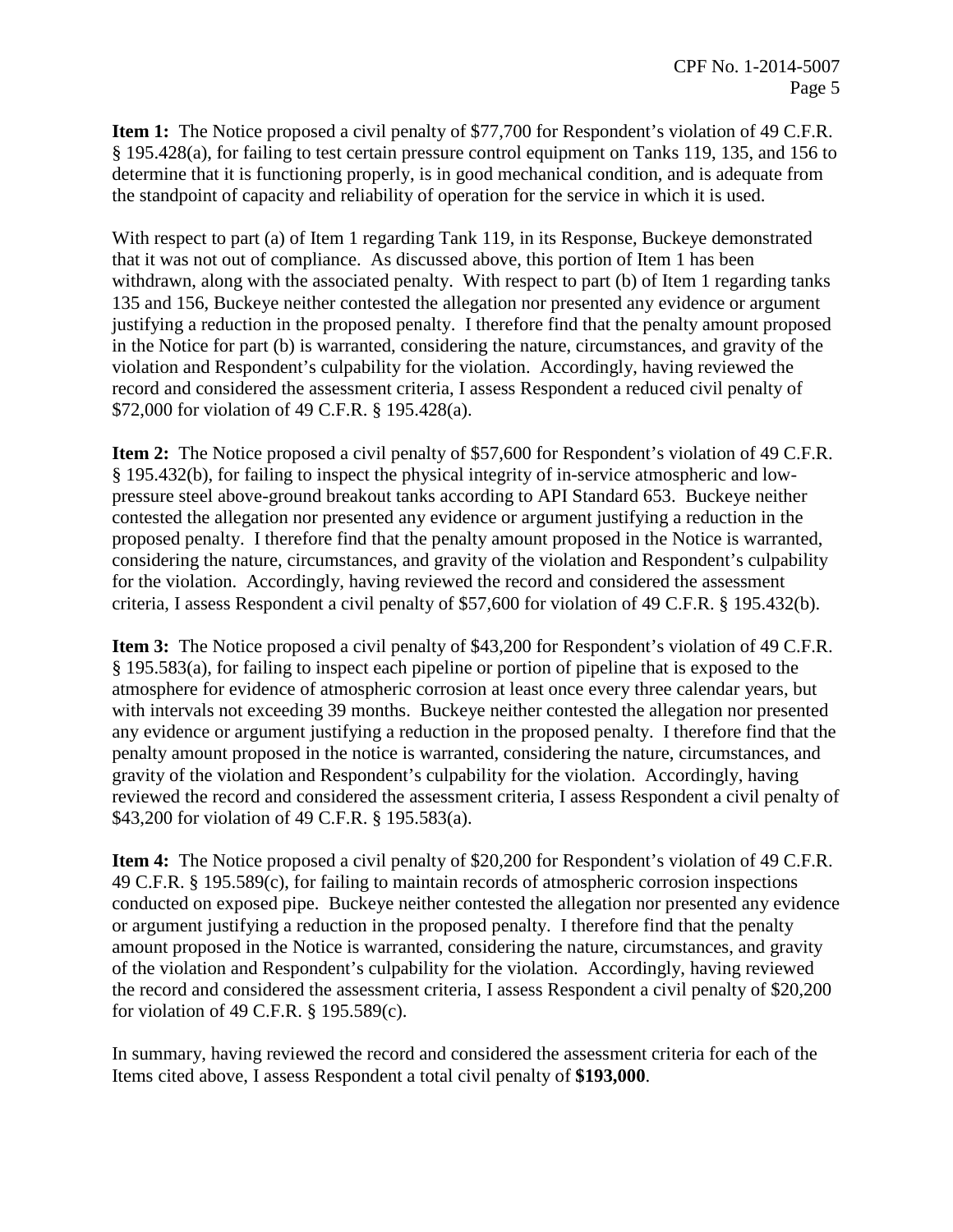Payment of the civil penalty must be made within 20 days of service. Federal regulations  $(49 \text{ C.F.R. } § 89.21(b)(3))$  require such payment to be made by wire transfer through the Federal Reserve Communications System (Fedwire), to the account of the U.S. Treasury. Detailed instructions are contained in the enclosure. Questions concerning wire transfers should be directed to: Financial Operations Division (AMK-325), Federal Aviation Administration, Mike Monroney Aeronautical Center, P.O. Box 269039, Oklahoma City, Oklahoma 73125. The Financial Operations Division telephone number is (405) 954-8845.

Failure to pay the \$193,000 civil penalty will result in accrual of interest at the current annual rate in accordance with 31 U.S.C. § 3717, 31 C.F.R. § 901.9 and 49 C.F.R. § 89.23. Pursuant to those same authorities, a late penalty charge of six percent (6%) per annum will be charged if payment is not made within 110 days of service. Furthermore, failure to pay the civil penalty may result in referral of the matter to the Attorney General for appropriate action in a district court of the United States.

## **COMPLIANCE ORDER**

The Notice proposed a compliance order with respect to Items 2, 3, and 4 in the Notice for violations of 49 C.F.R. §§ 195.432(b), 195.583(a), and 195.589(c), respectively. Under 49 U.S.C. § 60118(a), each person who engages in the transportation of hazardous liquids or who owns or operates a pipeline facility is required to comply with the applicable safety standards established under chapter 601. Pursuant to the authority of 49 U.S.C. § 60118(b) and 49 C.F.R. § 190.217, Respondent is ordered to take the following actions to ensure compliance with the pipeline safety regulations applicable to its operations:

> 1. With respect to the violation of § 195.432(b) (**Item 2**) pertaining to inspection of the condition of breakout tank paint coatings and appurtenances in accordance with API Standard 653 paragraph 6.3.1.3:

- a. Buckeye must review its tank inspection procedures and revise them to fully address the requirements of API Standard 653. Specifically, the revisions must:
	- i. Identify and define the roles and responsibilities of all personnel involved in the process;
	- ii. Ensure that the disposition of all recommended repairs and monitoring is documented in writing and that reasons are given if recommended actions are delayed or deemed unnecessary; and
	- iii. Specify the actions to be taken by personnel when field conditions prevent the inspection of any item on the checklists (e.g., the Chime covered with soil or water);
- b. For all breakout tanks at the Linden Station, Buckeye must conduct routine inservice inspections and remediate as necessary in accordance with the procedures modified pursuant to paragraph (a) above; and
- c. Submit documentation demonstrating completion of the revisions and routine inservice inspections required by paragraphs (a)−(b) of this item to the Director within 90 days of receipt of this Order.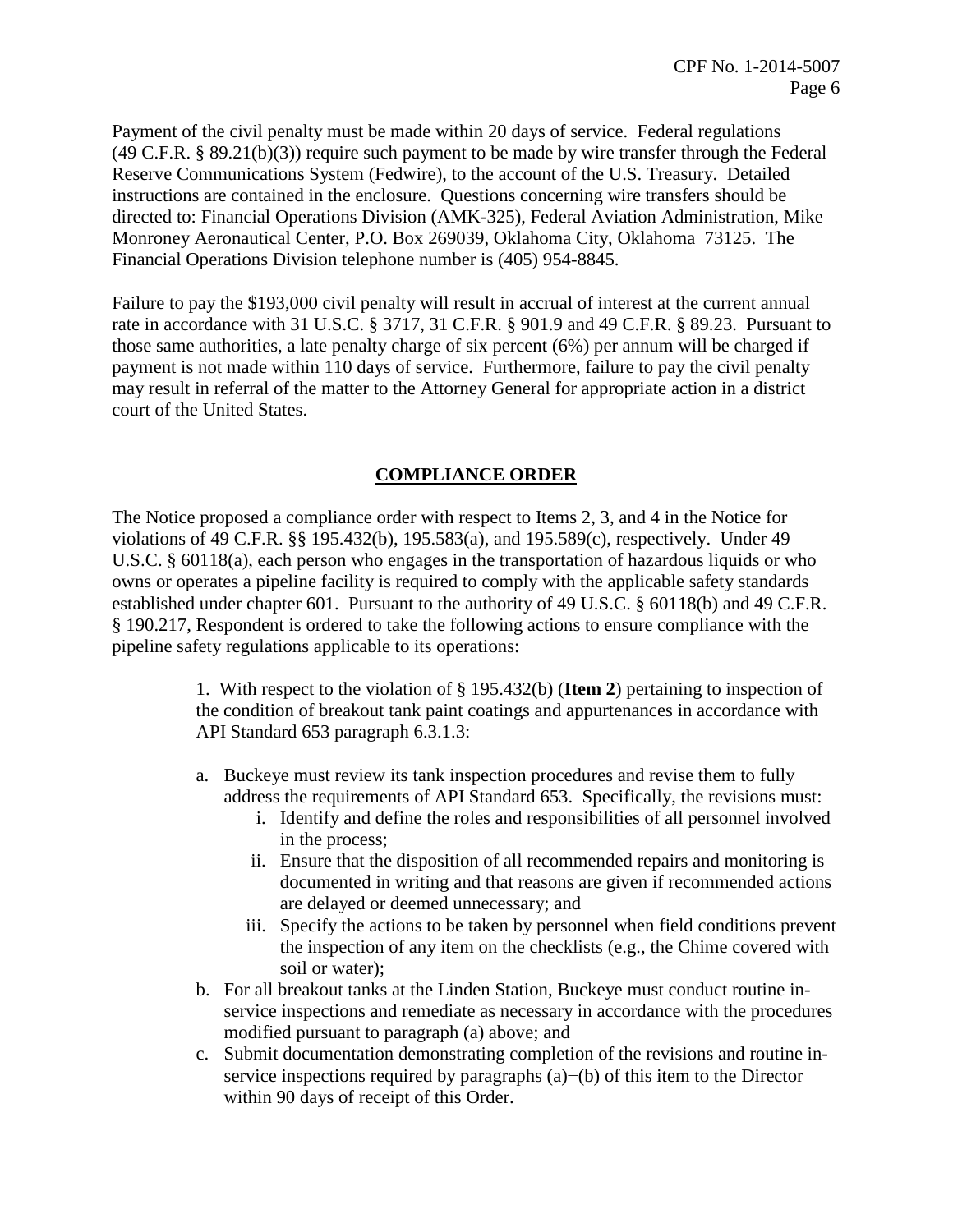2. With respect to the violation of § 195.583(a) (**Item 3**) pertaining to atmospheric corrosion control, Respondent must:

- a. Inspect the piping in the valve pits at the Flemington, NJ pump station;
- b. Evaluate the piping to ensure that pipe integrity is suitable for the maximum operating pressure of the pipeline;
- c. Inspect, clean and coat (as necessary) the piping according to 49 CFR Part 195 and Buckeye's procedures; and
- d. Submit documentation demonstrating completion of the actions required by paragraphs (a)−(c) of this item to the Director within 60 days of receipt of this Order.

3. With respect to the violation of § 195.589(c) (**Item 4**) pertaining to the corrosion control procedures for exposed pipe, Respondent must:

- a. Revise its corrosion control procedures to give detailed instructions for inspections of pipelines or portions of pipelines that are exposed to the atmosphere, and in particular must include pipe that is just below grade at soil-to air interfaces. Specifically:
	- i. The procedures must provide a methodology for assessing the integrity of the underground portion of the soil-to-air interface when the visual inspection of the aboveground portion indicates bare pipe or damaged or disbonded coating; and
	- ii. The procedures must provide for grading the severity of atmospheric or galvanic corrosion. In Form B of Buckeye Corrosion Manual Procedure A-04: Visual Pipe Inspection (CFR Title 49: Parts 195.569, 195.581(c), 195.583(a), 195.583(c)) revised 9/2013, the terms "minor", "moderate", and "severe" are used to describe rust or pitting for the condition of aboveground piping, risers and pipe supports. The revised procedures must provide measurement parameters for these terms that allow the corrosion technician to distinguish between the severity ratings in order to properly classify corrosion severity and take appropriate remedial actions. The procedures must also specify timelines for addressing each severity rating;
- b. Inspect all of the soil-to-air interfaces in the Linden, NJ facility, in accordance with the revised procedures that were not inspected within the time described in the regulations;
- c. Clean and coat the exposed piping as necessary according to 49 CFR Part 195 and Buckeye's associated procedures; and
- d. Submit documentation demonstrating completion of the actions required by paragraphs (a)−(c) of this item to the Director within 180 days of receipt of this Order.
- 4. Submit all documentation demonstrating compliance with each of the items outlined in this order to Byron Coy, Director, Eastern Region, Pipeline and Hazardous